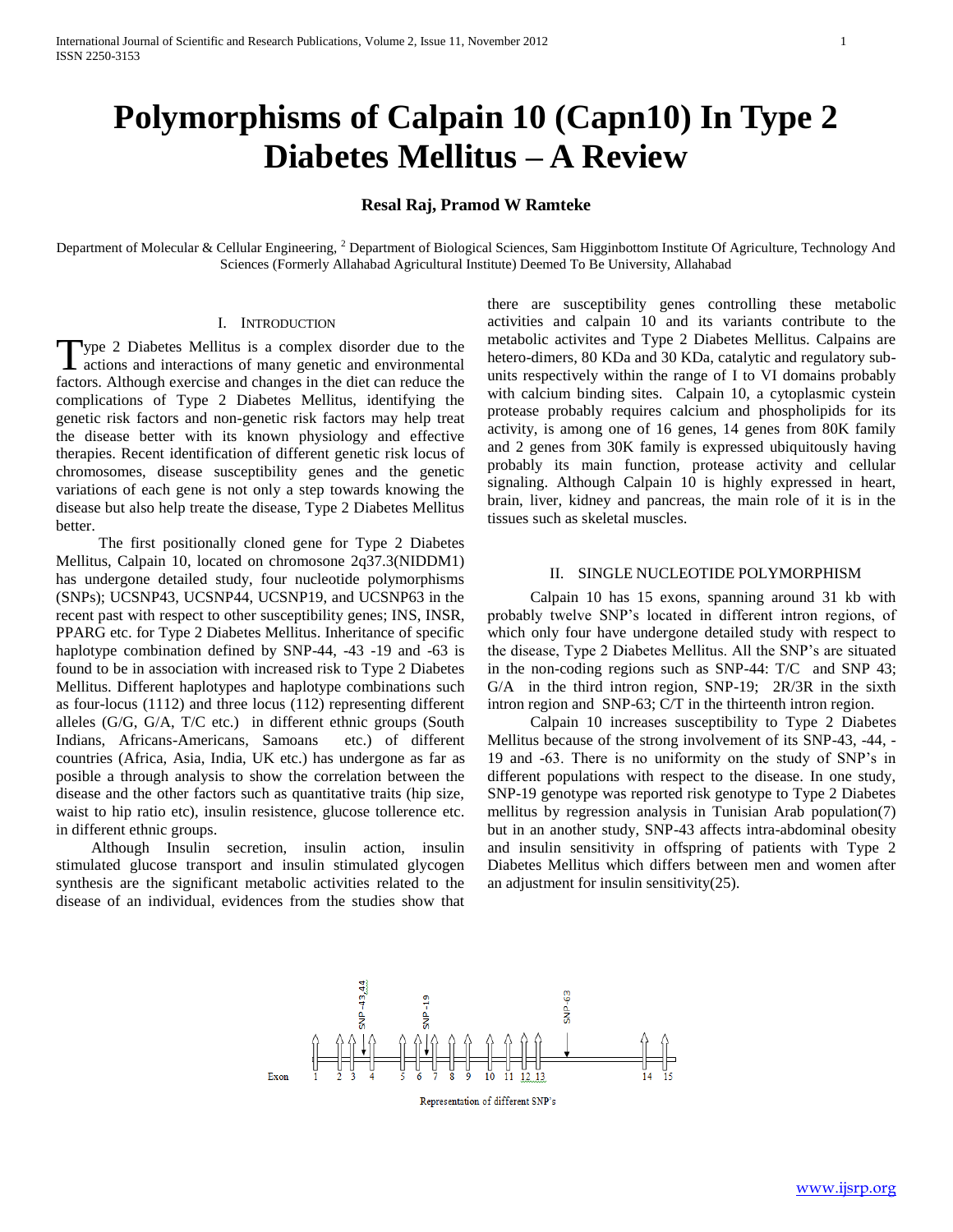The susceptibility variant at Calpain-10 showed an unusual pattern of geographic structure. The survey of Calpain 10 susceptibility variants indicate a complex and remarkable geographic structure at the locus which is in consistent with the effects of positive natural selection acting on the gene itself or on the closely linked sit or sites, a study on African, Asian and European populations (8). There is a strong Linkage Disequilibrium pattern reported to be increased susceptibility to disease. Linkage Disequilibrium pattern also differ substantially between the African and non-African Samples and showed that all three pairs of polymorphism were in strong Linkage Disequilibrium in polish population (13). Extensive Linkage Disequilibrium among sites SNP-56, -59, -19 and -30 are also found in appreciable frequencies of the main susceptibility genotype 111/221 in the samples of Asian and Native American origin and provide a strong evidence for the ancestral state of polymorphic site (8). The coding variants cause coding polymorphism, they are L34V, T504A, R555C and V6661 found in UK (6). Ala 504 allele of the polymorphism T504A of SNP 110 is in perfect Linkage Disequilibrium with C allele at SNP 44 (6).

## IV. POPULATION AND HAPLOTYPE COMBINATIONS

 Calpain 10 and its variants was studied in eleven different types of populations without much conclusion and the type of haplotype or allele involved in the increased risk to Type 2 Diabetes Mellitus. Different haplotypes increase the risk to type 2 Diabetes Mellitus in different ethnic groups. In UK population, only the 2111 haplotype containing SNP 44, a rare allele showed greater than expected transmission to diabetes offspring in contrast to other haplotypes and populations and 1112 haplotype had lower frequency and 2111 haplotype had higher frequency than expected. However, 112/121 haplotype combination of SNP-43, -19 and -63 is associated with Type 2 Diabetes Mellitus in Mexican-American, German, Gaza Strips populations (22) and it appears to increase type 2 Diabetes Mellitus in Samoans also(20). But 112/121 haplotype was less common in UK population and was less risk to Type 2 Diabetes Mellitus(6) and 112/121 haplotype was not associated with type 2 Diabetes Mellitus in Tunisian of Arab descent population(7) and Polish population (13). A well-established study shows that; haplotype combinations, 111/121 susceptible in Koreans and Northern Europeans, 112/221 susceptible in Chinese and 121/121 in Pan-European and Scandinavians. Moreover, these associations to Type 2 Diabetes Mellitus is in contrast to Tunisian (South East Tunisia) populations where 121/221 diplotype is with increased risk of Type 2 Diabetes Mellitus (7). In Samoans of the western pacific, the most common haplotypes are 121, 111, and 112 (20). In addition, 121 haplotype were more prevalent in Type 2 Diabetes Mellitus in Polish Population and 121/121 combination is associated with an increased risk of Type 2 Diabetes Mellitus in Polish Population, however the increased risk of Type 2 Diabetes Mellitus in Polish population is only in the presence of

111 haplotype (13). The analysis of the pooled data sets showed that SNP-43, SNP-19 and SNP-63 haplogenotypes were associated with type 2 Diabetes Mellitus in Europeans(21). The association of the 121/121 haplogenotype with type 2 Diabetes Mellitus was also observed by meta-analysis and the SNP-43 G allele and the 121 and 221 haplotypes showed significant association with type 2 Diabetes Mellitus in both the pooled and meta-analyses. The rare 112 haplotype reached significance in only the pooled analysis(21). The haplogenotypes 112/121 and 121/121 were associated with significantly increased risk and 111/221 with reduced risk in the pooled analysis (21). Finally, the knowledge of haplotypes is mostly limited to their presence like haplotype 121 were most common in non-African samples, haplotype 121 was not observed and haplotype 221 or 112 were much more common in two African samples (8).

#### V. INSULIN AND CHOLESTEROL

 Calpain 10 was found in association with measure of insulin action in Pima Indians with normal glucose tolerance showing susceptibility through its effects on oxidation of glucose in skeletal muscles. Calpain 10 mRNA levels were elevated in pancreatic islets of patient with Type 2 Diabetes Mellitus and there was a positive correlation between Calpain 10 expression and insulin release in response to arginine in non-diabetic but not in diabetic donors (10). Tissues other than muscles also may play an important role in insulin-regulated glucose disposal (23). This idea is consistent with the hypothesis that mice store a larger percentage of glycogen in liver than in muscle, as compared to humans. Calpain 10 expression correlates with insulin release in non-diabetic islets and the correlation is lost if it is in the case of Type 2 Diabetes Mellitus. SNP-19 significantly alters the insulin sensitivity index by synthesis of a mutant protein and/or altered transcriptional regulation, which could contribute to the diabetes risk. One of the main tests to Diabetes Mellitus is cholesterol test. The total cholesterol level in heterozygous patients was higher than in homozygous patients for G allele of Type 2 Diabetes Mellitus. Patients with G/A type have higher total cholesterol levels in comparison with G/G allele and SNP-19 increases highest total cholesterol level (22); haplotype combinations, 111/111 has lowest total cholesterol, 121/221 has highest level of cholesterol and Control 111/121 has highest level of total cholesterol in the populations of Gaza Strip (22).

#### VI. NUTRI-GENETICS AND INSULIN RESISTANCE

 Nutri-Genetics is a study of interaction of nutrients with gene. Calpain10 may be a fuel sensor, and a determinant of insulin exocytosis in the beta cells, with the actions in the mitochondria and plasma membrane. In diabetes, it is established that insulin resistance is the primary abnormality and that beta cell dysfunction is a late event that arises from the prolonged increased secretion of insulin. Lower level of Calpain 10 mRNA leads to insulin resistance (4). Gene-nutrient interaction modifies only insulin sensitivity but not insulin secretion. Although it is not possible to change the genetic constitution by interventions, environmental interventions such as dietary fat may play the same role (16). Saturated fatty acids may play a contributing role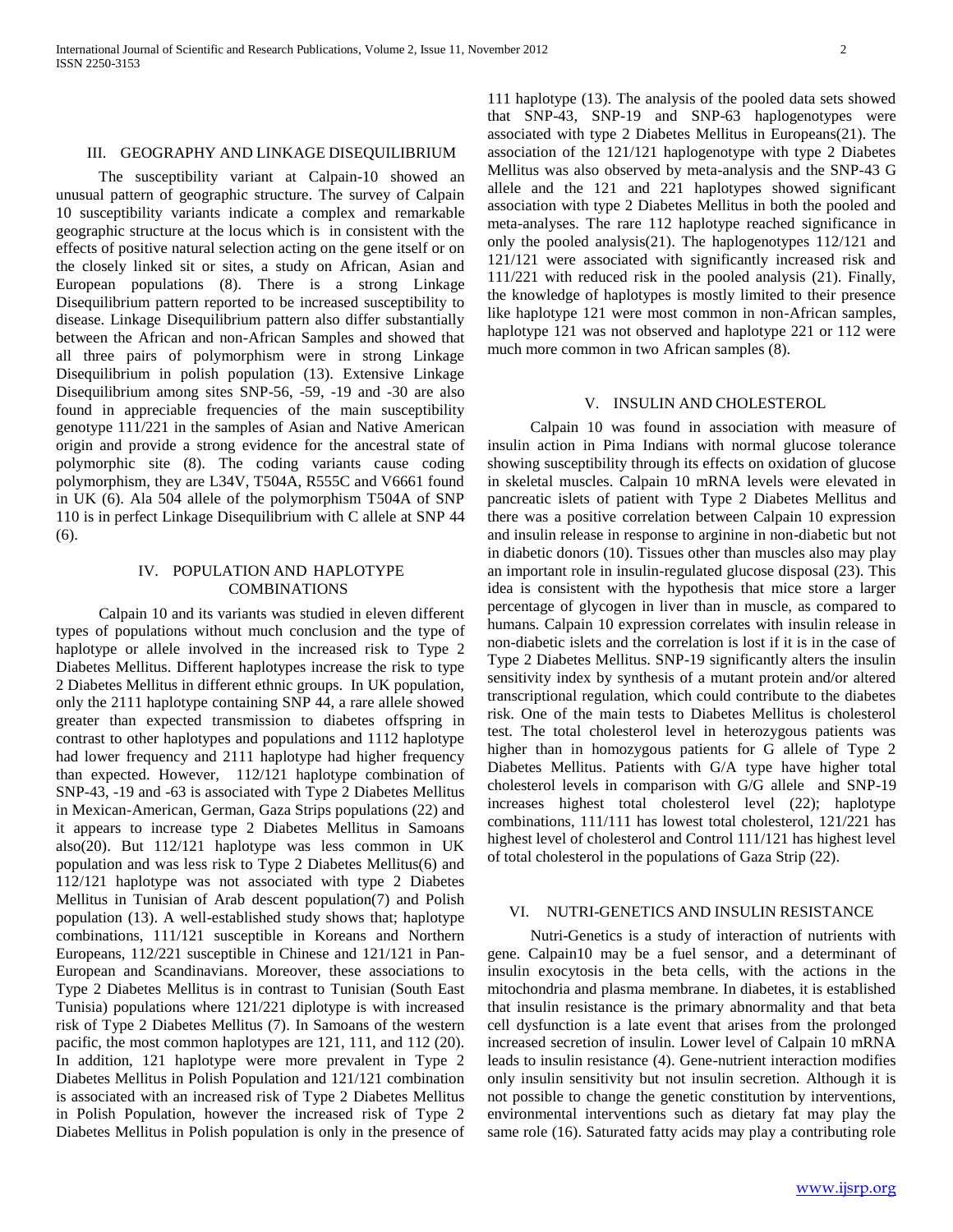in triggering insulin resistance by interacting with genetic variants at the Calpain 10 gene locus. It is found that the rs2953171 of Calpain 10 genetic variant influences insulin sensitivity by interacting with plasma saturated fatty acids in Metabolic Syndrome patients (16). Thus, the G/G genotype was associated with lower fasting insulin concentrations, lower HOMA-IR, and higher glucose effectiveness in subjects with low plasma saturated fatty acid concentrations than was the minor A allele (G/A and A/A). In contrast, higher fasting insulin and HOMA-IR and lower glucose effectiveness were observed in subjects with the G/G genotype with the highest concentration of plasma saturated fatty acids than in subjects with the A allele (16). One of the evidences as Calpain 10 a diabetes predisposition factor is gene–fatty acid interaction between the rs2953171 polymorphism of Calpain 10 and the proportion of saturated fatty acids in the plasma. This SNP interacted with plasma-saturated fatty acids to determine insulin sensitivity, which suggests the potential sensitivity of this SNP to dietary factors (16). The beneficial effect of decreasing the amount of saturated fatty acids in the diet of persons with the G/G genotype in comparison with persons with the A allele may help to improve the therapeutic efficacy of dietary recommendations with a personalized nutrition approach, where the genetic profile may determine the choice of dietary therapy.

## VII. GLUCOSE TOLERANCE

 There are haplotypes associated with even glucose tolerance test, 1112/1121 heterozygous haplotype combination of the 1112 haplotype with either 1121 or 1221 appears to influence susceptibility to glucose tolerance and confers both increase in risk of IFG/IGF and in Type 2 Diabetes Mellitus (1). The transmission of the 1121 haplotype to offspring was associated with a decrease in BMI and narrower hip size and was weakly associated with decreased fasting blood glucose, and transmission of 1121 haplotype was associated with larger hips (1). Analysis of traits in the urban survey found no association between either individual SNPs or haplotypes of Calpain 10 and quantitative traits: weight, height, BMI, waist circumference, hip, WHR, fasting blood glucose, and 2-h glucose and association analyses of haplotype combinations were all negative (1). This polymorphism data alone strongly suggest that the protein is functionally important and probably harbors adaptive variation (8). The results of study of Calpain 10 from muscles suggest that Calpain-10 mRNA and protein levels in human skeletal muscle are not affected by insulin resistance (15). One of the main findings from this study was that insulin infusion reduced Calpain-10 mRNA content, and not by lipid infusion (15). Calpain 10 has an influence on insulin sensitivity and fasting glucose as one of several loci influencing the risk of Type 2 Diabetes Mellitus. However, this increased risk in families, which was ascertained for a strong history of Type 2 Diabetes Mellitus, seems to be modest (5). No evidence was found for increased transmission of any allele for three variants of Calpain 10, and found only marginal evidence for an increased risk of the 111/ 221 haplotype combination (5)

## VIII. ALLELE AND ITS EFFECT

 More specific to find out the susceptibility is to analyze the allele of Calpain 10. The C allele at SNP-44 was transmitted more often to affected offspring and was associated with increased risk of Type 2 Diabetes Mellitus, UK (6) and Gaza Strip (22). A allele of SNP-43 was associated with intra abdominal fat area even after the adjustment for insulin sensitivity (25). The high frequency of G allele in all populations surveyed suggest that the G is the true ancestral State at a specific site (8) and the uncommon T allele of SNP-63 was significantly increased risk in both IFG/IGT subjects to Type 2 Diabetes Mellitus (1). In African-American, presence of G allele was slightly higher (24) but participants with G/G genotypes were more likely to have diabetes than those with at least one copy of A allele. Homozygocity G/G of SNP-43 of Calpain 10 gene is associated with modest increase in risk of Type 2 Diabetes Mellitus. The association is independent of age, sex and BMI, and in continuation for nine years of follow-up, there are changes noticed from participants having G/G allele with increase in triglycerides and fasting glucose leading to insulin resistance when compared with other A alleles without affecting the other diabetes or obesity affected traits (24). There is a strong argument that the change in genotype is not possible due to extrinsic factors such as physical exercise or nutrition for a geneenvironment interaction (24). SNP-43 is associated with abdominal obesity in the waist circumference tent to be larger in carriers of the A allele than G/G (25). The G/G genotype has been associated with improved insulin action in isolated subcutaneous adipoctyes, and is associated with low calpain 10 expression in fat which can have a role in adipocyte metabolism associated with abdominal obesity and adipocyte differentiation (25).

#### IX. EXERCISE IMPROVES GLUCOSE UPTAKE

 The effect of exercise is similar to the action of insulin on glucose uptake. Exercise training improves the insulin resistance, a study using rats and inhibition of calpain 10 using Calpain 10 inhibitors lead to sever insulin resistance. Since Calpain 10 is a susceptibility gene to Type 2 Diabetes Mellitus, exercise decreases its expression and influence to regulate the related pathways of glucose transport in skeletal muscles. Decreased expression of Calpains is associated with glucose transport to the muscles of type 2 diabetes rats. Probably, increased body weight might up-regulate the Calpain 10 mRNA level and exercise might down-regulate and higher expression of Calpains mRNA is a risk factor for Type 2 Diabetes Mellitus (9).

 In conclusion, the expression level of Calpain 10 is different in different tissues. The study in each population was not coordinated to a particular haplotype combination, even if searched for the same combination of haplotype in different population, no doubt, but will not yield a good result in considering the above studies and results. Since each SNP is involved separately and in-combination with one another to increase susceptibility to Type 2 Diabetes Mellitus in different haplotypes and populations, the effort to predict and treat the polymorphic effect of Calpain 10 on the disease is probably difficult. However, the treatment to a particular ethnic group is